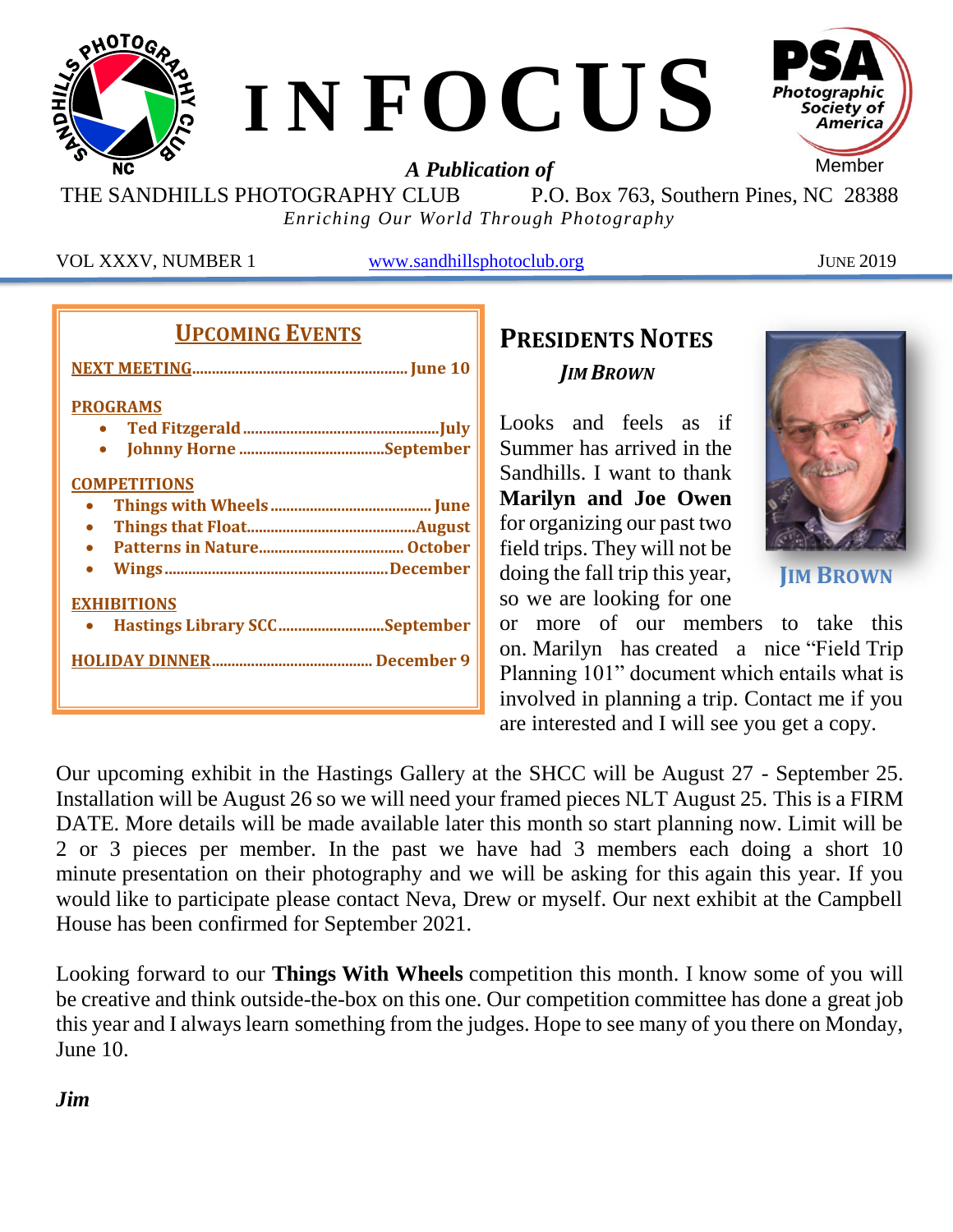## **TREASURER'S REPORT** *– Bonny Henderson, Treasurer* **APRIL 2019**

| <b>Checking Account</b> |     |
|-------------------------|-----|
|                         |     |
|                         |     |
|                         |     |
|                         |     |
|                         |     |
|                         |     |
|                         | .04 |
|                         |     |
| <b>TOTAL FUNDS</b>      |     |
|                         |     |
|                         |     |
|                         |     |
|                         |     |



**BONNY HENDERSON** 

## **MEMBERSHIP NEWS,** *Judy Nappi:*

As of the May meeting our club was composed of 66 individual, 19 family, 2 student and honorary memberships for a total of 89 members.

We had two new members join at the meeting. They were **Melissa Clancy** and **Joseph Hill**. Please make them feel welcome by saying hello at the next meeting.

Melissa came to the Sandhills from Cleveland, Ohio. Melissa has been coming to the Sandhills part-time for about 4 years and two months ago decided to make the transition to full-time residency. Melissa uses Nikon D500, a Fuji X-A3 and a Canon Rebel T2i to take photos of her two favorite topics - landscapes and animals.



**JUDY NAPPI**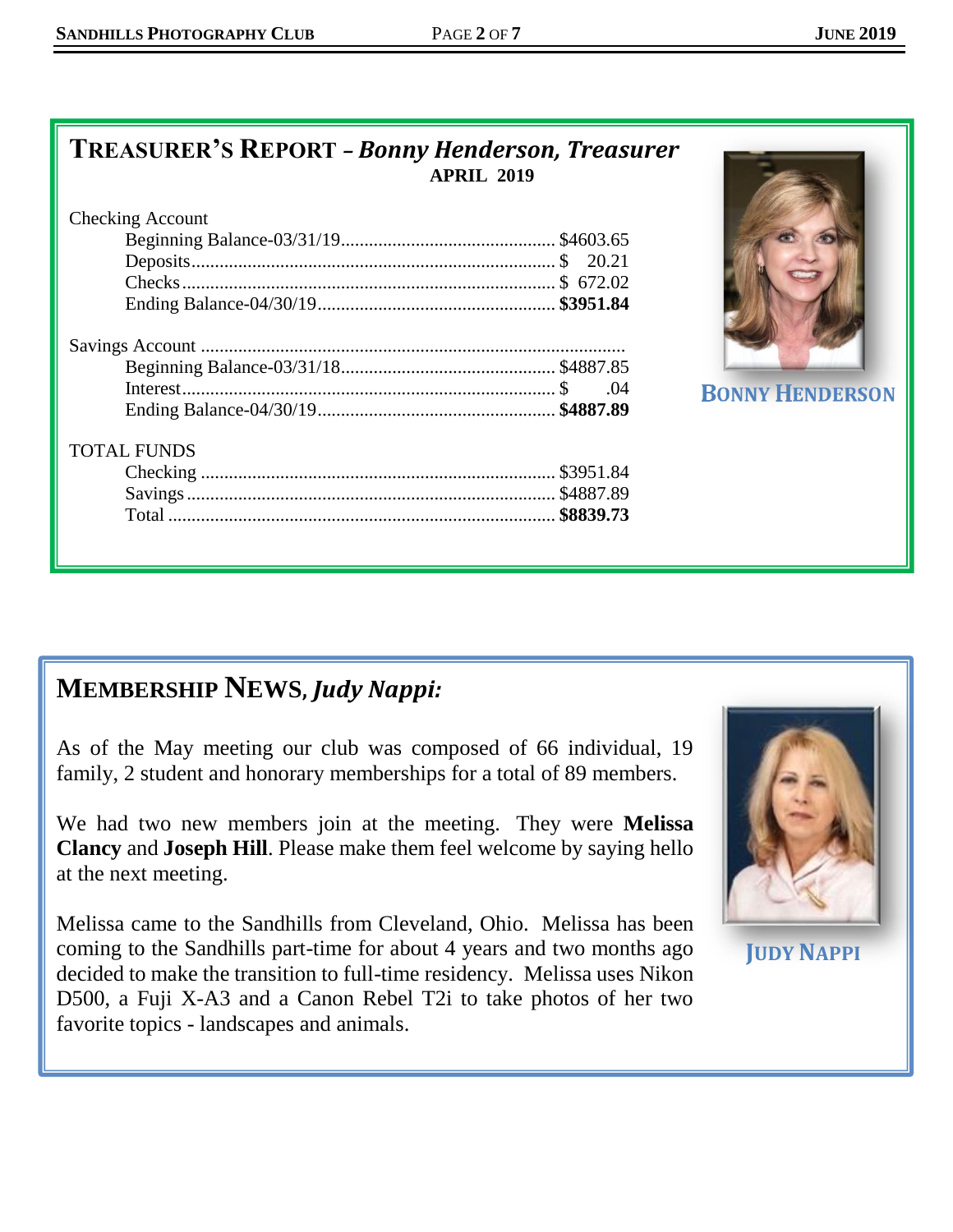## **SANDHILLS PHOTOGRAPHY CLUB'S WEBSITE WWW.SANDHILLSPHOTOCLUB.ORG**

### **Website**

*You may view the new club directory at: [Club Directory](https://sandhillsphotoclub.smugmug.com/Site-and-Logo-Images/Club-Members-Portrait-Collage/) . If you would like to have your photo added to the directory, or change the one in the gallery, just send a favorite to me at [John German](mailto:jojegerman@outlook.com) . I will add it to the gallery.*

### **Notes**

*This month's featured gallery on the club website is for* **[Nancy Brown.](https://sandhillsphotoclub.smugmug.com/Member-Galleries/Nancy-Brown/Photography-by-Nancy-Brown)** *Click the feature button on the home page for her gallery.*

*View the Spring Field Trip to Richmond, VA with the button on the home page of the website or click this link: [Richmond Field Trip](https://sandhillsphotoclub.smugmug.com/Meeting-Photos/2019-Spring-Field-Trip-to-Richmond-VA/2019-Spring-Field-Trip-to-Richmond-VA/)*

*There is now a "Subscribe Now" button on the home page to subscribe to the club's monthly newsletter. As of this month we have 42 subscriptions from nonmembers. Former member John Reckless just subscribed.*

## **Member Galleries**

*Members who would like a personal gallery should let me know at [website@sandhillsphotoclub.org](mailto:website@sandhillsphotoclub.org) , and I will send an upload link for their use. See the website "Member Galleries" page for instructions on sizing, etc. This link will continue to work but if you wish to change images, I must delete the old ones. You can upload at will. If you have lost your link, just let me know and I will resend it to you.*

*If you have a personal website, please let me know and I can provide a link on the "Member's Galleries" page for you. Please view the member's websites & galleries on this tab on the club website.*

*Thank you, John German*

*PS: Please email any errors that you may notice on the website. I will correct them as soon as possible.* **[website@sandhillsphotoclub.org](mailto:website@sandhillsphotoclub.org)**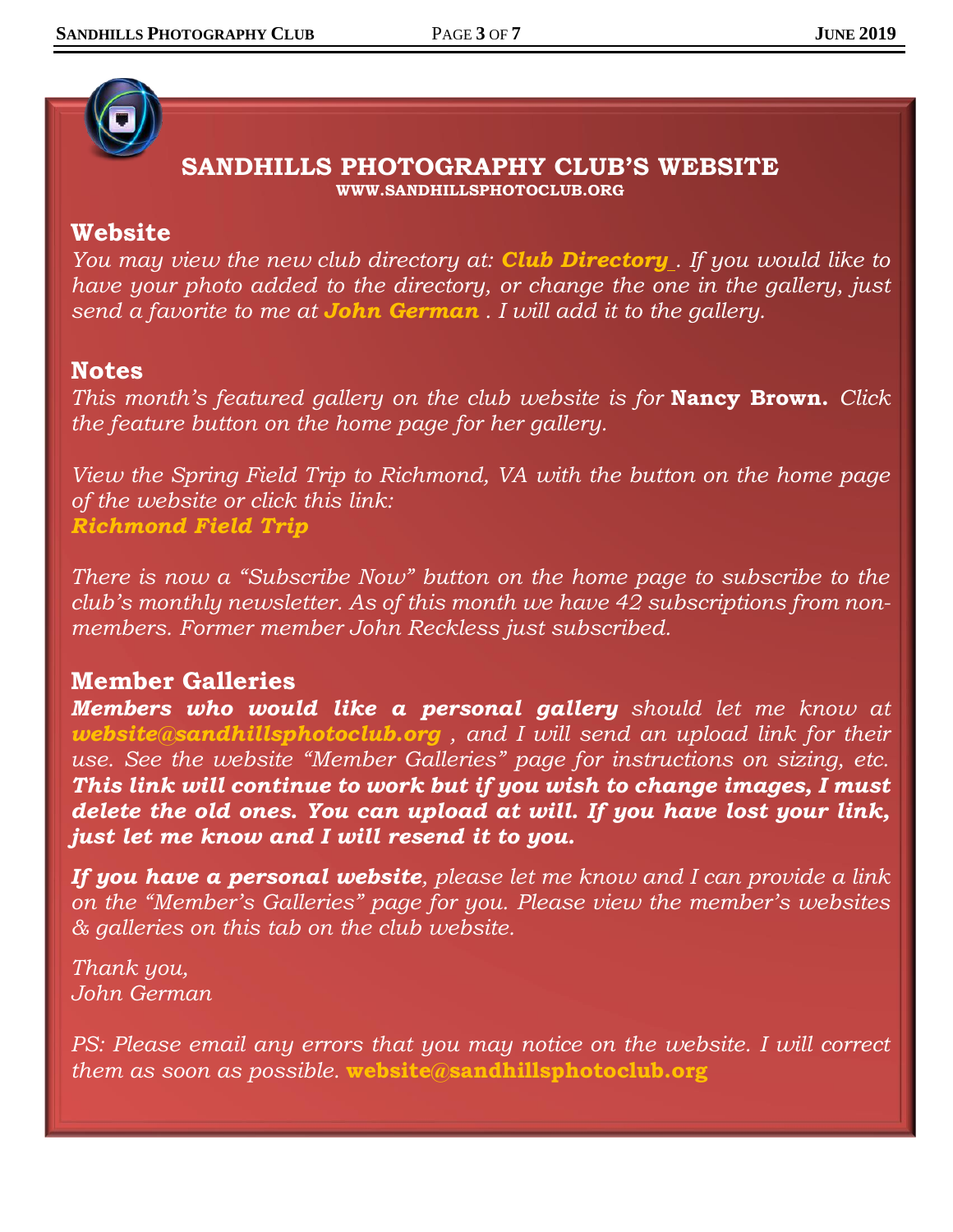Continued Next Page Continued Next Page

# **STOLEN (WITH PERMISSION) FROM THE WEBSITE OF JOHN PATOTA** *SUBMITTED BY BONNY HENDERSON*

# **Why are you a photographer?**



Recently I received a call from a nice lady in Florida, Carol. She got my name from the local newspaper and wanted to know if I could take photos of her husband and son on the golf course the next day.

I said no, but boy I'm sure glad she changed my mind.

Now I know that every golfer wants their picture taken on the golf course. And I know how special father-son golf is. But when Carol told me that her husband sufferers with a condition that may limit his golf-playing days, I had to say yes.

The photos I took may not mean much to most - but to this visiting family from South Florida, they are now part of their life story

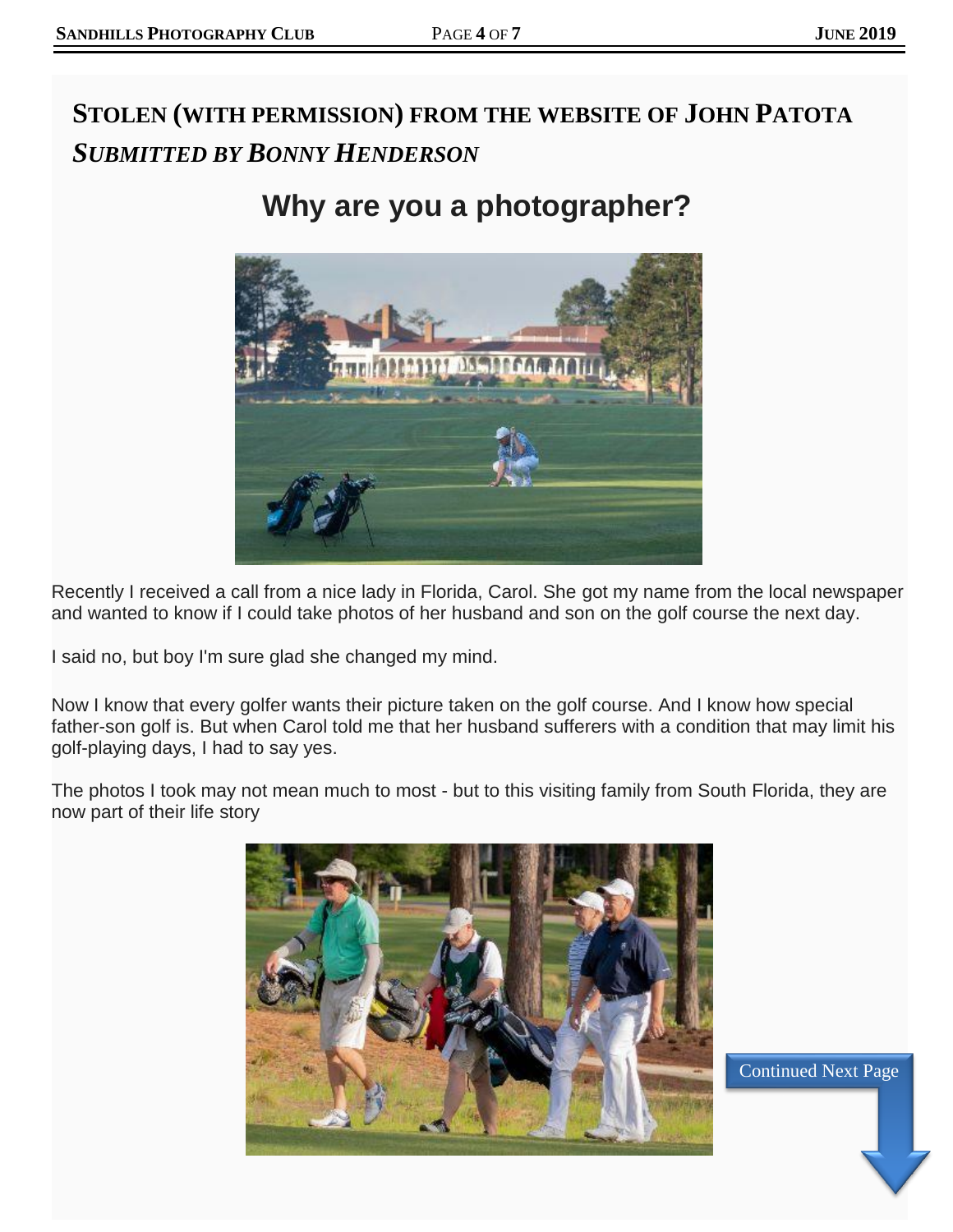### *John Patota, continued:*

"I wasn't sure what to expect but these exceeded what I had imagined. Because of you and your photographic talent, you made their getaway into a trip that will be a highlight of their life. I truly appreciate it." Carol said.

The moment I read Carol's text, it hit me! I knew in an instant why I am a photographer. A photographer can capture images that people have an emotional attachment to.

What Carol showed me was that I am happiest when I am capturing images of people doing what they love.

Everyone has a reason for lifting their camera up to their eye and snapping a photo. I know photographers that hate to have people in their images and others that always take pictures of people. Some take photos to save memories of an adventure they took, record family events or shoot only sports or wildlife.

Why are you a photographer?

### **HOSPITALITY**, *Neva Scheve*

| June      | Jo Ann Sluder                  |
|-----------|--------------------------------|
| July      | Linda Piechota                 |
| August    | Dave & Cheryl Powers           |
| September | Neva Scheve<br>Drew Steidinger |
| November  | Pot Luck M-Y                   |
| December  | Christmas Dinner               |

Thanks to all the A-L people for bringing snacks to the May meeting! The M-Z people will have their turn in November. I appreciate all the members who help me provide refreshments for our meetings.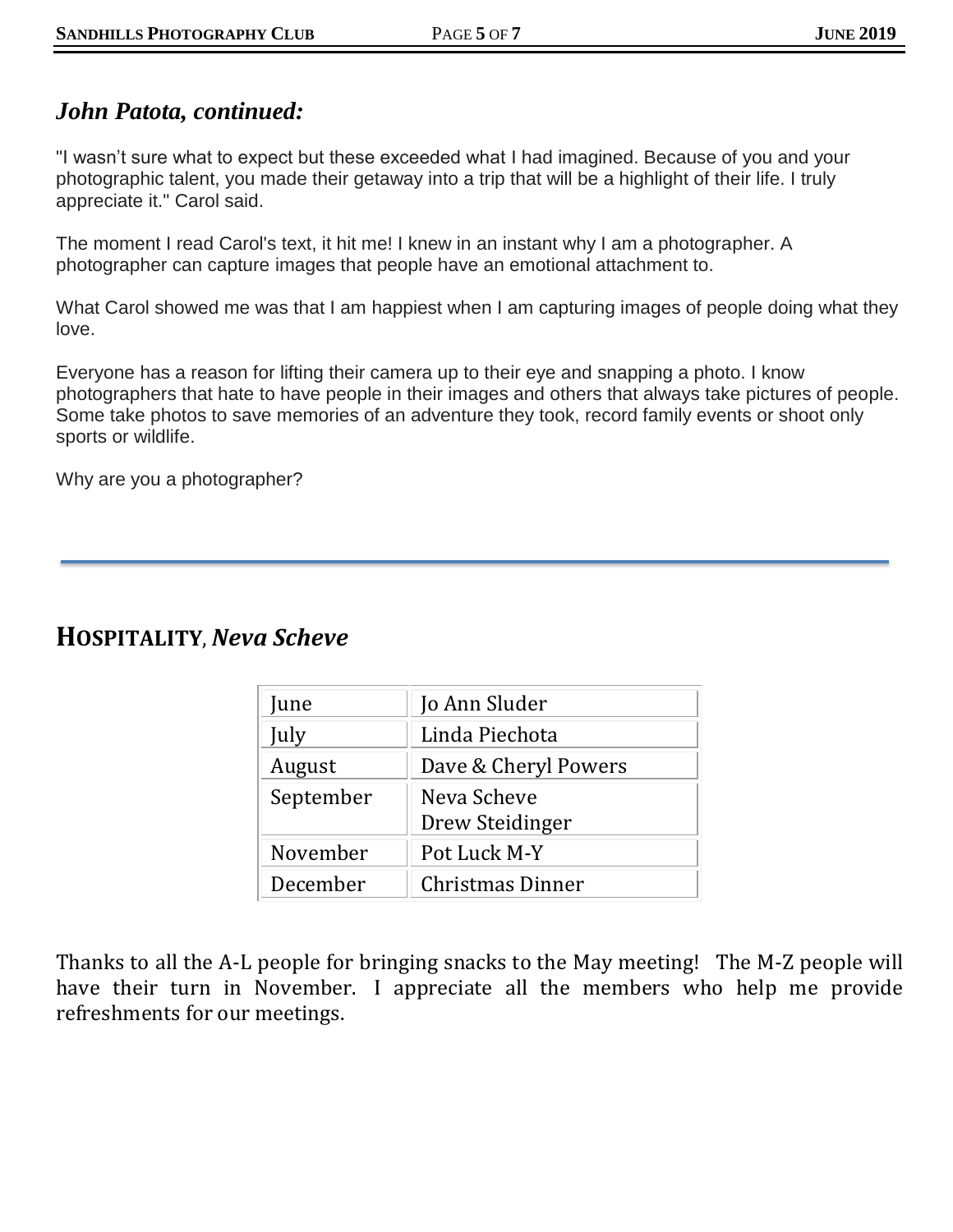### **COMPETITION COMMITTEE –LANA REBERT, DENNIS SNIPES & GISELA DANIELSON**

Below are the current manual guidelines for Class A & B. This year we made a change to allow slight vignettes. Please read the guidelines  $\&$  email us if you would like to make further changes or have questions. Last challenge we asked for originals in Class C. We are not going to do that again.

### **CLASS A & B GUIDELINES**

These classes are limited to photographs taken with current conventional consumer digital cameras and cell phones. Images may be altered, either electronically or otherwise, only the maker, so long as the alteration does not alter the truth of the photographic statement.

#### **Allowed:**

- a. Color balance adjustments, cropping, conversion to monochrome, brightness, contrast or sharpening.
- b. Minor manipulations such as cloning, blurring or erasing to remove insignificant items.
- c. Black and white or sepia images are allowed whether captured in camera or created in post processing.
- d. The use of an optical filter in front of the camera lens (neutral density, gradient, color, soft focus, polarizing, etch.).

#### **Not Allowed**

- a. Introducing elements which were not part of the original image when captured.
- b. The use of digital processing filters that alter the reality. (Note: this does not include optical filters that are attached to the camera lens.
- c. Having one color element in an otherwise black and white or sepia image.
- d. No frames, borders, vignette or manipulation of the edges of the photo.
- e. Combining of multiple exposures of one image (HDR-High Dynamic Range).
- f. Focus stacking, the combining of multiple exposures of one image to expand the depth of field.
- g. Stitching together images of the same subject to form a panorama.
- h. Images taken by an infrared, ultraviolet or any other type of specialized camera or electro-optical imaging device, or simulated by use of a digital program.

Topic ideas are coming in for 2021, but we would like to hear from members In Class B. If you have an idea you would like the club to do, email us your **one** idea along with a description.

Next competition is **THINGS THAT FLOAT** judged by Melissa McGaw and links open on Saturday, July 13th and close Saturday, July 20th. Your images should illustrate one or both of the following definitions of the word float:

A. rest or move on or near the surface of a liquid without sinking. cause (a buoyant object) to rest or move onmove or hover slowly and lightly in a liquid or the air; drift.

Email us at [compettions@sandhillsphotoclub.org.](mailto:compettions@sandhillsphotoclub.org) Please do not reply to this email as it goes to Alison Earl.